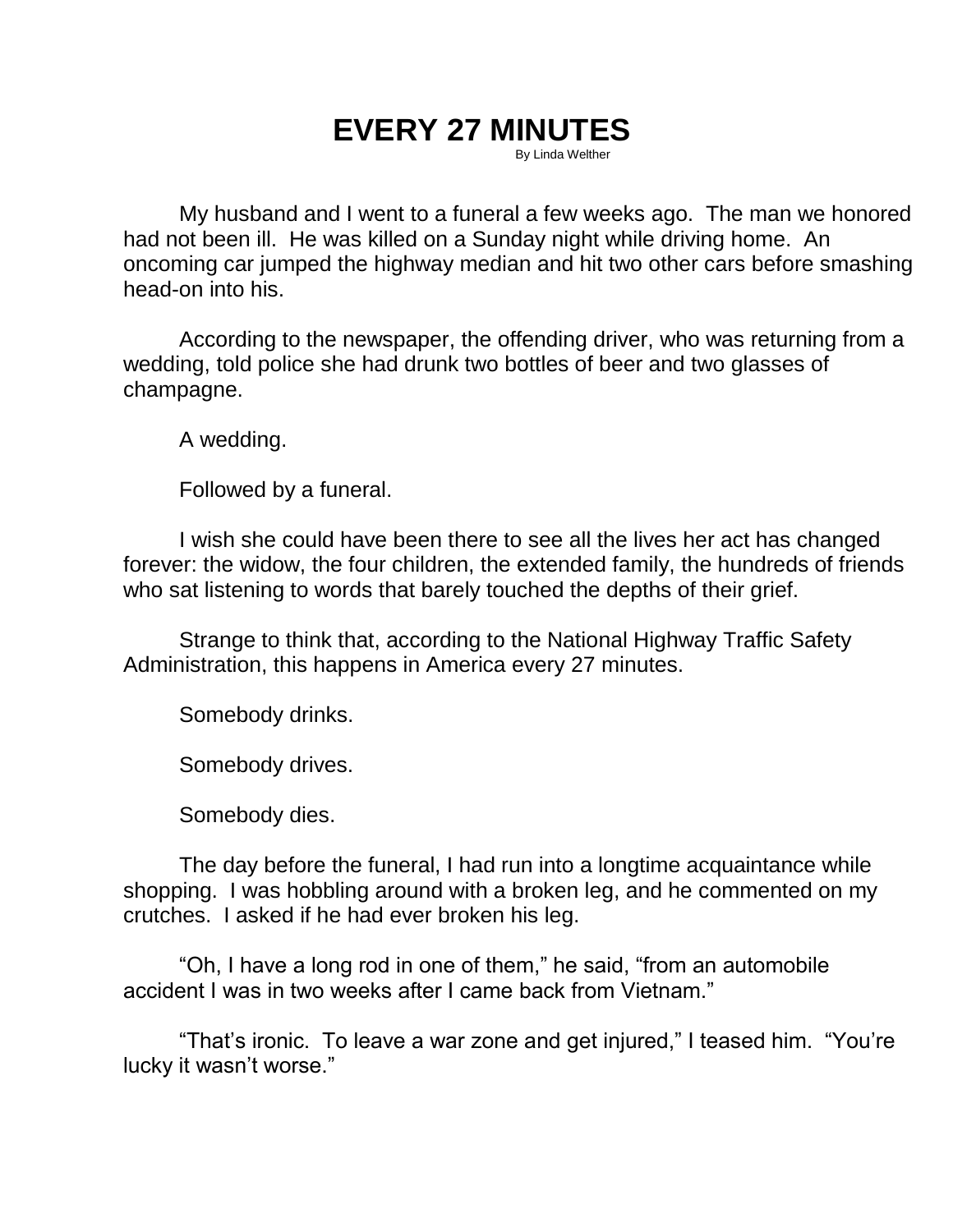"Well, my wife was killed and so was the wife of the other driver," he said uncomfortably. Then he added, "We were hit by a drunk."

I've known this man for years, yet here was a chapter of his life he'd never mentioned. He said he'd remained in the hospital seven weeks, aware all that time that his wife was dead. It was hard to know what to say, for there are questions you can't ask in a casual conversation, like "How could you bear it?" or "What did you do about wanting revenge?"

I wish I knew the answers so that I could offer them to the woman who, overwhelmed by grief, could barely walk as she followed her husband's coffin from the synagogue.

At the high school where she teaches, my friend Lynn saw a movie in which the young male narrator recounted how he'd killed someone while driving drunk. "He said he didn't know how he'd stand it if he'd killed someone he loved," Lynn told me. "That really bothered me. Isn't everyone someone that somebody loves?"

Every 27 minutes, who dies?

A mother who will never comfort the child who needs her. A man whose contributions to his community would have made a difference. A wife whose husband cannot picture the future without her.

Every 27 minutes, who dies?

A son who involuntarily abandons his parents in their old age. A father who can never acknowledge his children's accomplishments. A friend whose encouragement is gone forever.

#### **Every 27 minutes.**

A void opens.

Someone looks across the table at a vacant chair, climbs into an empty bed, feels the pain of no voice, no touch, no love.

#### **Every 27 minutes.**